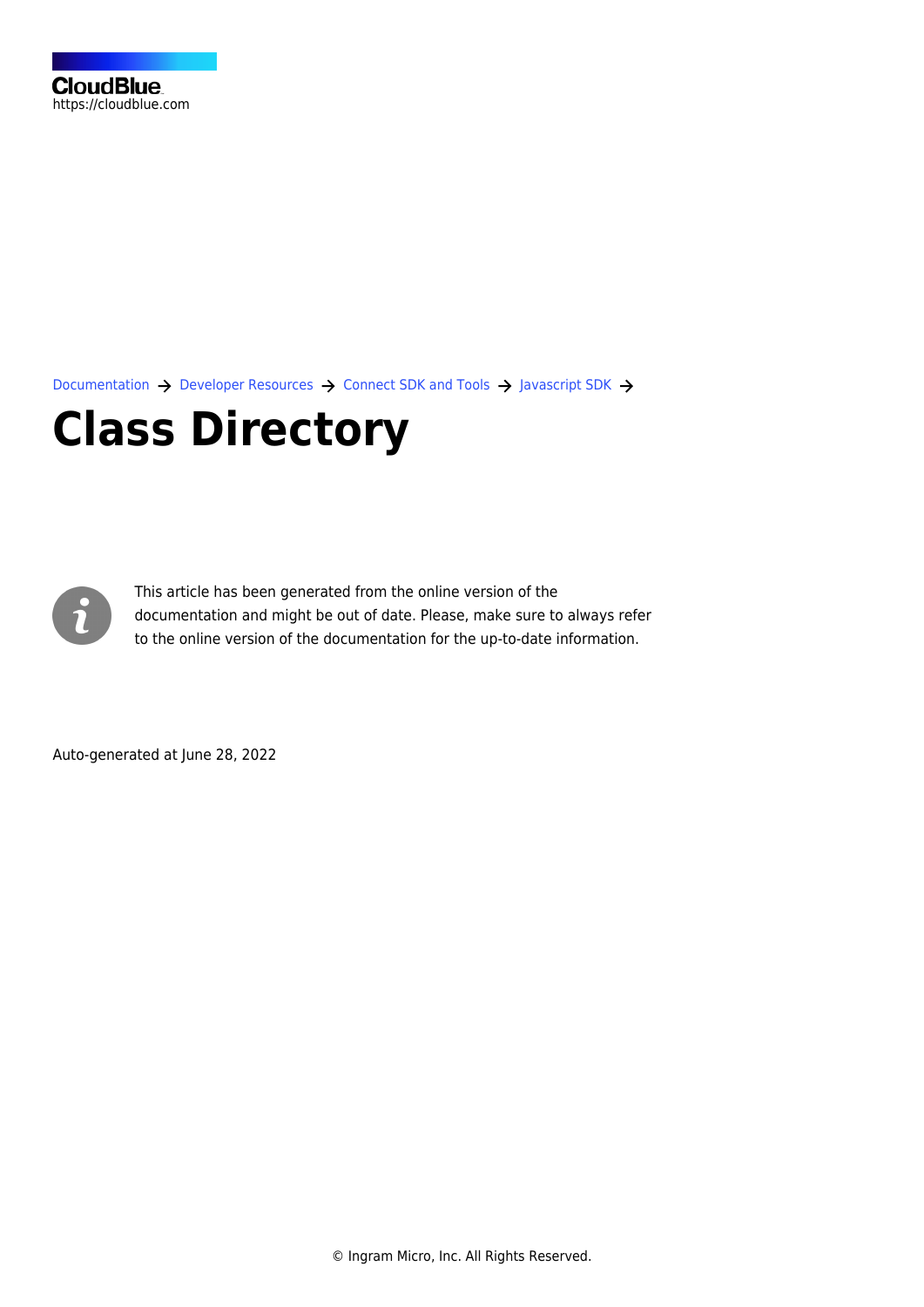#### <span id="page-1-0"></span>**Directory**

The Directory class exposes specialized methods to help developers to access the directory (assets, tier configs, tier accounts).

#### **Kind**: global class **Category**: Operations

- [Directory](#page-1-0)
	- o [new Directory\(client\)](#page-1-1)
	- [.searchAssets\(query\)](#page-1-2) ⇒ Array
	- [.searchTierConfigurations\(query\)](#page-2-0) ⇒ Array
	- [.searchTierAccounts\(query\)](#page-2-1) ⇒ Array
	- [.getTierAccount\(id\)](#page-2-2) ⇒ object
	- [.getAssetsByProductIdExternalId\(productId, externalId\)](#page-2-3) ⇒ Array
	- [.createTierAccountRequest\(request\)](#page-3-0) ⇒ object
	- [.searchTierAccountRequests\(query\)](#page-3-1) ⇒ Array
	- [.getTierAccountRequest\(id\)](#page-3-2) ⇒ object
	- [.acceptTierAccountRequest\(id\)](#page-4-0) ⇒ object
	- [.ignoreTierAccountRequest\(id, reason\)](#page-4-1) ⇒ object
	- [.getTierAccountVersion\(id, version\)](#page-4-2) ⇒ object

#### <span id="page-1-1"></span>**new Directory(client)**

Creates an instance of the Directory class.

**Returns**: [Directory](#page-1-0) – An instance of the Directory class.

<span id="page-1-2"></span>

| Param  | <b>Type</b>   | <b>Description</b>                      |  |
|--------|---------------|-----------------------------------------|--|
| client | ConnectClient | An instance of the ConnectClient class. |  |

#### **directory.searchAssets(query) ⇒ Array**

Returns a list of Asset objects that match the provided (optional) query.

**Kind**: instance method of [Directory](#page-1-0)

**Returns**: Array – An array of Asset object optionally matching the provided query.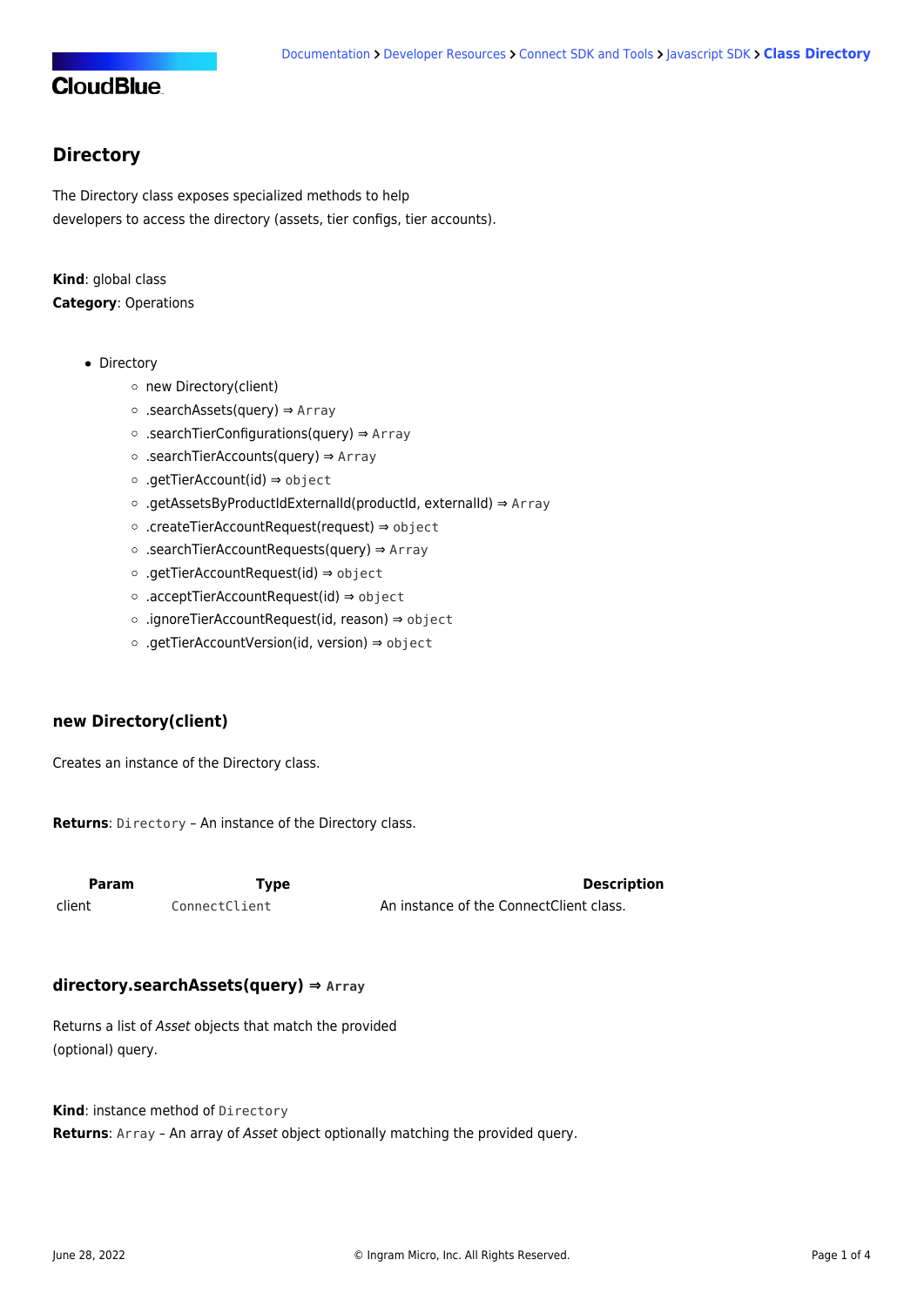

<span id="page-2-3"></span><span id="page-2-2"></span><span id="page-2-1"></span><span id="page-2-0"></span>

| Param<br>query                                                                                                                                                                                                                                                                        | <b>Type</b><br>object | <b>Description</b><br>The optional query to filter results.            |  |
|---------------------------------------------------------------------------------------------------------------------------------------------------------------------------------------------------------------------------------------------------------------------------------------|-----------------------|------------------------------------------------------------------------|--|
|                                                                                                                                                                                                                                                                                       |                       |                                                                        |  |
|                                                                                                                                                                                                                                                                                       |                       | directory.searchTierConfigurations(query) ⇒ Array                      |  |
| (optional) query.                                                                                                                                                                                                                                                                     |                       | Returns a list of TierConfiguration objects that match the provided    |  |
| Kind: instance method of Directory<br>Returns: Array - An array of TierConfiguration object optionally<br>matching the provided query.                                                                                                                                                |                       |                                                                        |  |
| Param                                                                                                                                                                                                                                                                                 | <b>Type</b>           | <b>Description</b>                                                     |  |
| query                                                                                                                                                                                                                                                                                 | object                | The optional query to filter results.                                  |  |
| $directory.searchTierAccounts(query) \Rightarrow Array$<br>Returns a list of TierAccount objects that match the provided<br>(optional) query.<br>Kind: instance method of Directory<br><b>Returns:</b> Array - An array of TierAccount object optionally matching the provided query. |                       |                                                                        |  |
| Param<br>query                                                                                                                                                                                                                                                                        | <b>Type</b><br>object | <b>Description</b><br>The optional query to filter results.            |  |
| $directory.getTierAccount(id) \Rightarrow object$<br>Retrieve a TierAccount by its id.<br>Kind: instance method of Directory<br>Returns: object - The TierAccount object.                                                                                                             |                       |                                                                        |  |
| Param<br>id                                                                                                                                                                                                                                                                           | <b>Type</b><br>string | <b>Description</b><br>The unique identifier of the TierAccount object. |  |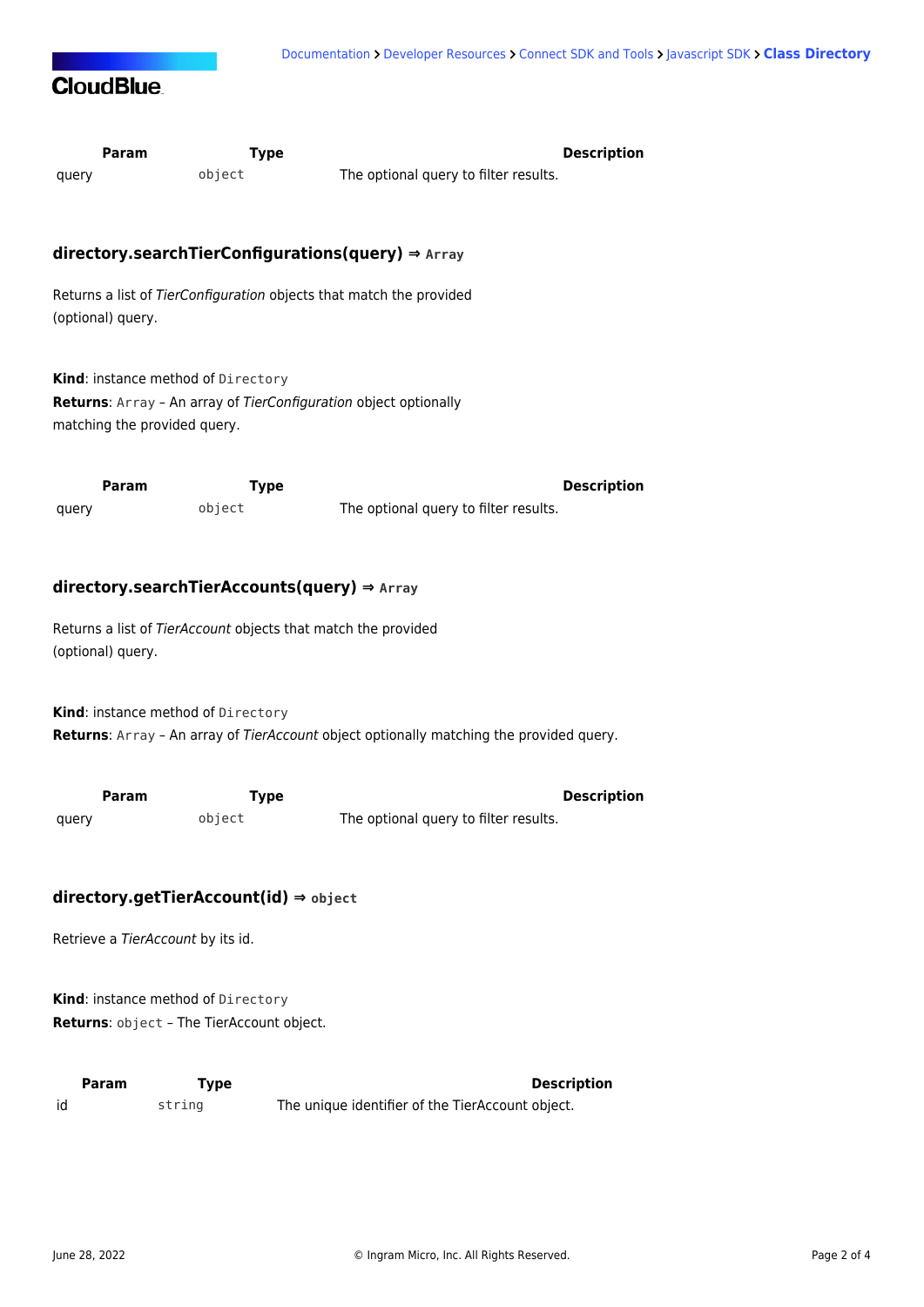

#### **directory.getAssetsByProductIdExternalId(productId, externalId) ⇒ Array**

Returns a list of Asset objects based on the productId and the Asset externalId.

**Kind**: instance method of [Directory](#page-1-0) **Returns**: Array – An array of Asset objects.

| Param      | Type   | <b>Description</b>                                  |
|------------|--------|-----------------------------------------------------|
| productid  | string | The unique id of the Product related to this Asset. |
| externalid | string | The external identifier of the Asset.               |

#### <span id="page-3-0"></span>**directory.createTierAccountRequest(request) ⇒ object**

Creates a new TierAccountRequest

**Kind**: instance method of [Directory](#page-1-0) **Returns**: object – The created TierAccountRequest object.

<span id="page-3-1"></span>

| Param   | Type   |                                | Description |
|---------|--------|--------------------------------|-------------|
| reguest | object | The TierAccountRequest object. |             |

#### **directory.searchTierAccountRequests(query) ⇒ Array**

Returns a list of TierAccountRequest objects that match the provided filters.

**Kind**: instance method of [Directory](#page-1-0) **Returns**: Array – An array of TierAccountRequest objects that match the provided filters.

<span id="page-3-2"></span>**Param Type Type Description** query **object A RQL query.** 

#### **directory.getTierAccountRequest(id) ⇒ object**

Retrieve the TierAccountRequest object identified by its id.